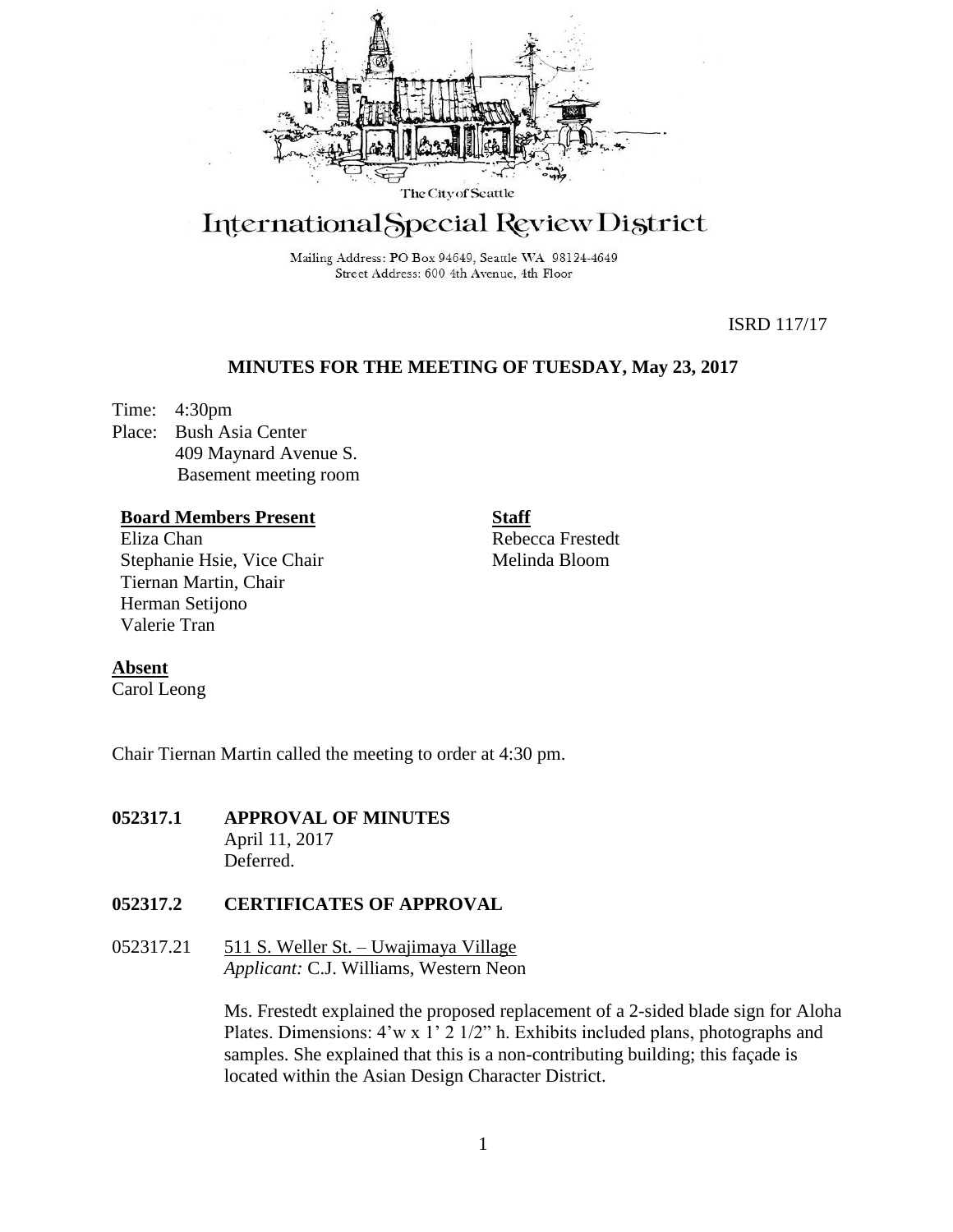Applicant Comment:

C. J. Williams explained that the tenant is going through a remodel. They will remove the existing sign and replace it with a new design / brand that will be roughly the same size and shape. The framing will be in-kind.

Carol Alexander, Western Neon, said the sign will be non-illuminated.

Mr. Setijono asked if the support structure would be replaced.

Mr. Williams said that the stanchion will be removed and replaced in-kind.

Public Comment: There was no public comment.

Board Discussion:

Mr. Martin said looks similar to the existing sign and meets the clearance requirement.

Action: I move that the International Special Review District Board recommend approval of a Certificate of Approval for signage, as proposed.

The Board directs staff to prepare a written recommendation of approval, based on consideration of the application submittal and Board discussion at the May 23, 2017 public meeting, and forward this written recommendation to the Department of Neighborhoods Director.

The proposed sign meets the following sections of the **International Special Review District Ordinance and** a**pplicable Design Guidelines:**

**SMC 23.66.338 - Signs**

**Secretary of the Interior's Standards #10**

MM/SC/HS/VT 6:0:0 Motion carried.

 $052317.22$   $7208<sup>th</sup>$  Ave. S. – International Community Health Services *Applicant:* Ellen Hagen, Miller Hayashi

> Ms. Frestedt explained the proposed replacement of the storefront system on the north façade to add a new 6" concrete curb at the base of the storefront and the proposed reconfiguration of the entry to meet ADA requirements. Proposal includes replacement of an in-filled panel with glazing and frosted window film on one of the openings. A canopy, which had previously been proposed, has been withdrawn from the application. Exhibits reviewed included plans and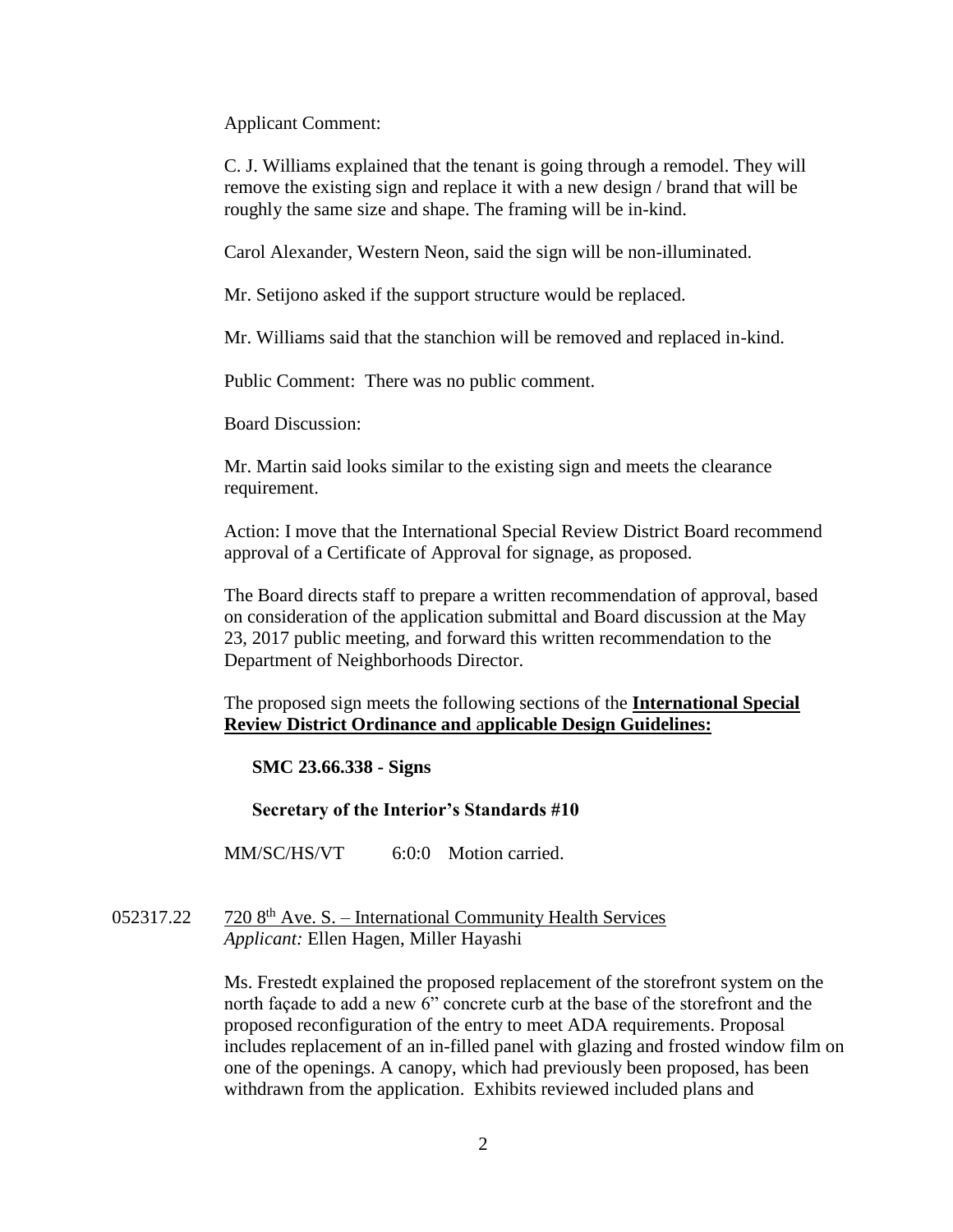photographs. This is a non-contributing building, located outside of the Asian Design Character District. Ms. Frestedt reported that the ISRD Board recommended approval for use for the clinic in February 2017.

## Applicant Comment:

Ellen Hagen, architect, said they will replace the storefront in-kind due to damages from weather and the need to reconfigure the entry for ADA access. She said they have added a 6" concrete curb for weather proofing. They will put window film in the upper clerestory to filter the sunlight; the space has a south and western exposure. She said the primary windows will not have film – only the transom clerestory. She said that one window has film to hide mechanical equipment behind; that will remain.

Public Comment: There was no public comment.

Board Discussion:

Board members noted that it was replacement of existing storefront and the transparency requirements are being met. They raised no objections

Action: I move that the International Special Review District Board recommend approval of a Certificate of Approval for exterior alterations, as proposed.

The Board directs staff to prepare a written recommendation of approval, based on consideration of the application submittal and Board discussion at the May 23, 2017 public meeting, and forward this written recommendation to the Department of Neighborhoods Director.

The proposed exterior alterations meet the following sections of the **International Special Review District Ordinance and** a**pplicable Design Guidelines:**

#### **SMC 23.66.336 – Exterior building finishes**

- **A. General requirements**
- **C. Exterior building design outside the Asian Design Character District**

#### **Secretary of the Interior's Standards #10**

MM/SC/VT/EC 6:0:0 Motion carried.

## **052317.3 BOARD BRIEFING**

052317.31 616 8<sup>th</sup> Ave. S.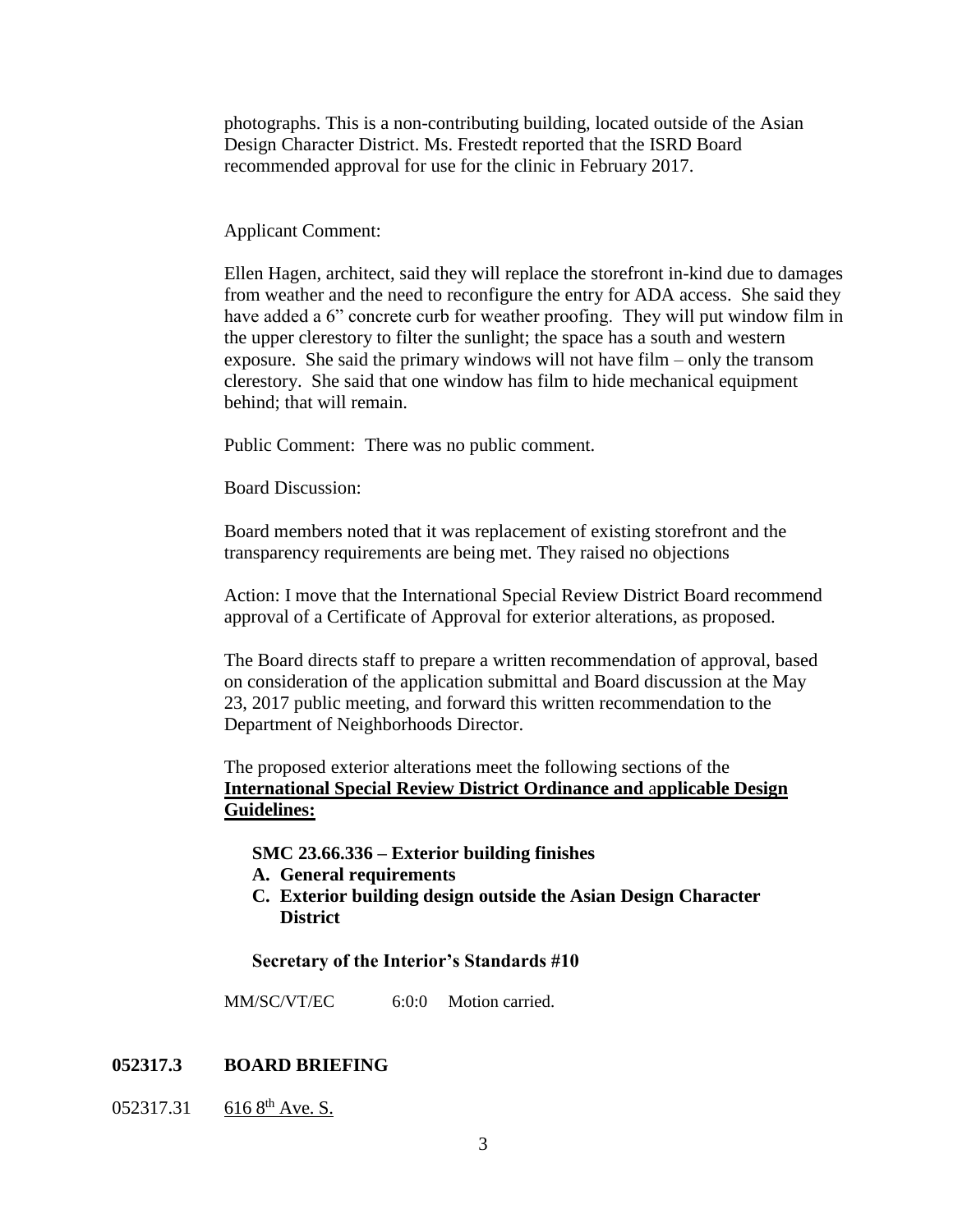*Applicant:* Jeff Walls, Studio19 Architecture (on behalf of developer, Hotel Concepts)

Briefing on proposed Use and Preliminary Design (bulk/massing/scale) for new construction of a 14-story mixed-use building, to include 7 levels of hotel, 6 levels of apartments, 2 levels of condominiums and 3 levels of below-grade parking. The total building area is approximately 230,000 sq. ft. The proposal includes demolition of a one-story non-contributing commercial building.

Ms. Frestedt noted that the site is in the IDM 75/85-150 zone. She said there had been two previous briefings, in October 2015 and August 2016, respectively.

For details, PowerPoint Report in DON file.

Han Kim, Hotel Concepts, said they are anxious to start the project.

Jeff Walls, architect, provided context of the site and neighborhood and explained the intent to build seven stories of hotel, five stories of apartments, and two stories of condos. He said that three stories of below grade parking are planned. He recapped the first two briefings and went over massing options explored and which were preferred. He went over the results of a traffic study, indicating 127 vehicle trips and that 176 parking spaces are provided and should be adequate. He said, at the request of the Board, they explored locating access off of  $8<sup>th</sup>$  Ave. S. He noted the existing programming and circulation on  $8<sup>th</sup>$  Ave. S. and said that the proposed building façade on  $8<sup>th</sup>$  is narrower and a garage entry would take up a lot of space. He said that locating the garage off of  $8<sup>th</sup>$  Ave. S. was not ideal. He provided concept renderings from different angles. He went over the material palette and its compatibility with the district.

Mr. Walls said that Lane is a dead end and the best place for the entrance. He said they will have a drop off space, benches and trees along the green street, landscaping around 8<sup>th</sup> and Lane and a screening pattern. He noted that the residential entry is lower than the street. He noted upper level setbacks, landscape and buffer on the green street. He went over the shadow study; most shading will be from the south, projecting north and west. He went over the community outreach to date and noted the groups they met with, in addition to the briefings provided to the ISRD. He said they would like to conduct community meetings and said that they listed items community members had said were important. He went over ISRD goals and objectives and said they have worked at different ways to bring in Asian cultural elements, through patterns, textures, colors, art, sidewalk patterns, seating, etc. He said the planned use will be beneficial here and will provide jobs, street level activation, housing – both short term and long term. He said there is only other hotel in the area.

Public Comment: There was a significant amount of public comment. This is a summary of key points.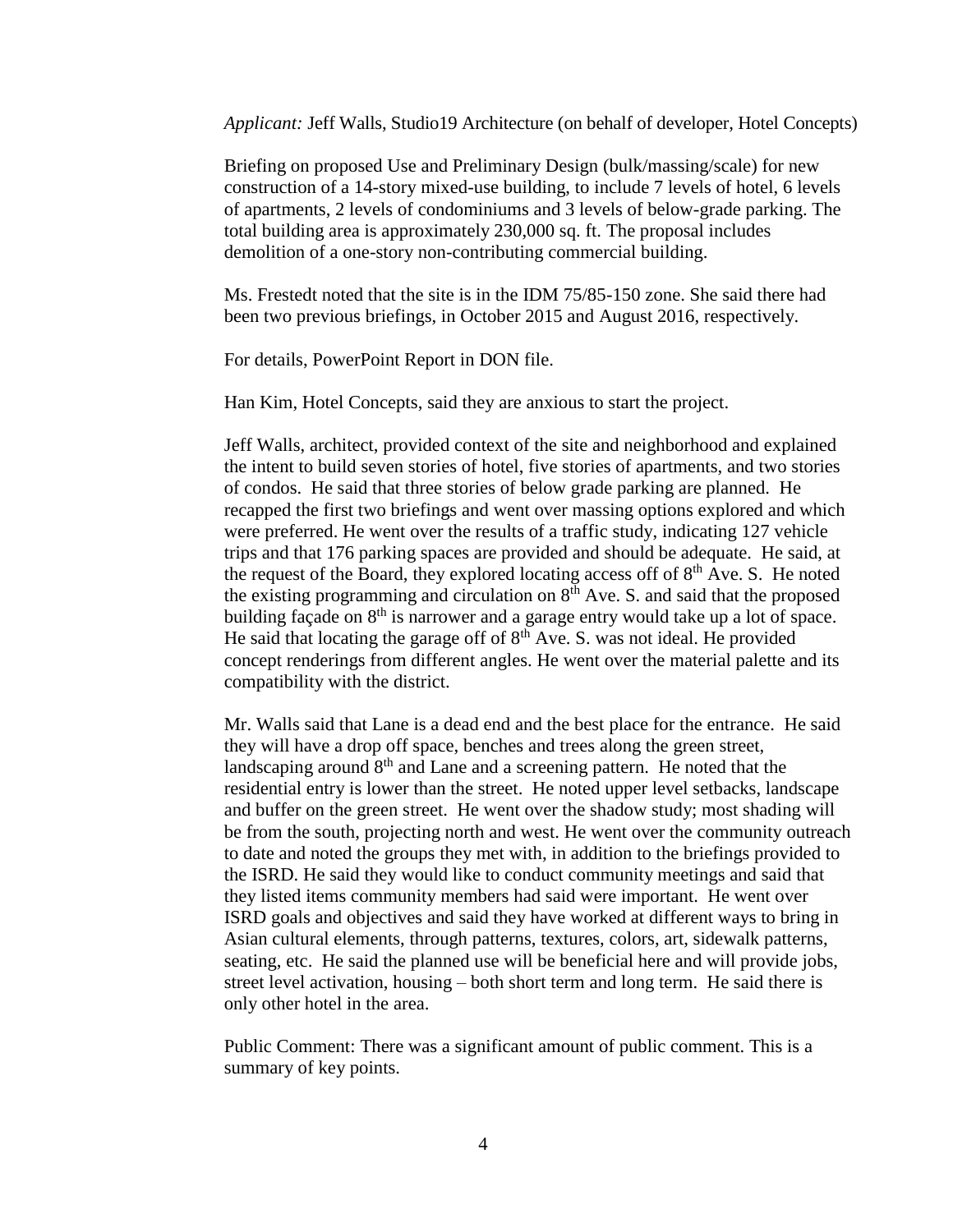Frank Irigon was not in support of the project; he said it endangers the culture of the district. He said it is gentrification and it should not be built here.

Ms. Frestedt stated that the Board's jurisdiction is rooted in the land use code and design standards (Design Guidelines and Secretary of the Interior's Standards). She noted that there are copies of these at table.

Ada Lin, CID Coalition, explained how the CID Coalition came together in response to this development. She said there's concern about the hard it could cause and the opportunity it takes away from other developers. She said that the developer outbid nonprofits. She said this development removes the possibility of aging in place for elders and the preservation of the community there. She demanded a full public hearing.

Vic Vong, Beacon Hill resident, said we are all settlers, the Native People were here first. He asked, who puts a hotel in a community, unless they want it to die? He said it will be temporary housing because of proximity to Downtown. SRO were historically in the district; it was the only thing elders could afford. He questioned how this will help build community.

Cynthia Brothers said her grandmother was at Legacy House. The dead end needs to provide for continual access for ICHS, Denise Louie and Legacy House for pick up/drop off and emergency vehicles. She said seniors, children need to navigate cars, traffic. She demanded the board require traffic analysis.

Abby Lawlor, Unite Local 8, said there are two issues with the operations of a hotel. One is the cultural and economic impact on the neighborhood – who will live, work, come here. She said she is concerned about financial viability, including concerns about working conditions. She said that the proposed use won't activate the street.

Sue Kay, CID Coalition, urged the board to deny approval; the hotel should be outside the ISRD boundaries. She said her relatives grew up in Canton Alley. She cited Bob Santos' "Humbows Not Hot Dogs" and drew connections to "Humbows Not Hotels". She said the district is not a pass-through to the stadium.

Steve Sawada, CID Coalition and Evans School (UW) student, said the community needs community-oriented economic development. He said to keep the capital in the community. He said they want agency and support and health and safety of the most vulnerable who could easily be priced out of the neighborhood. He said that it is a massive development that will bring a lot of congestion.

Ms. Frestedt requested public speakers keep their comments to two minutes.

Arista Chen noted she is part of the block watch. She said as she wants to be able to live and work in the District, where she can be within her culture. It feels like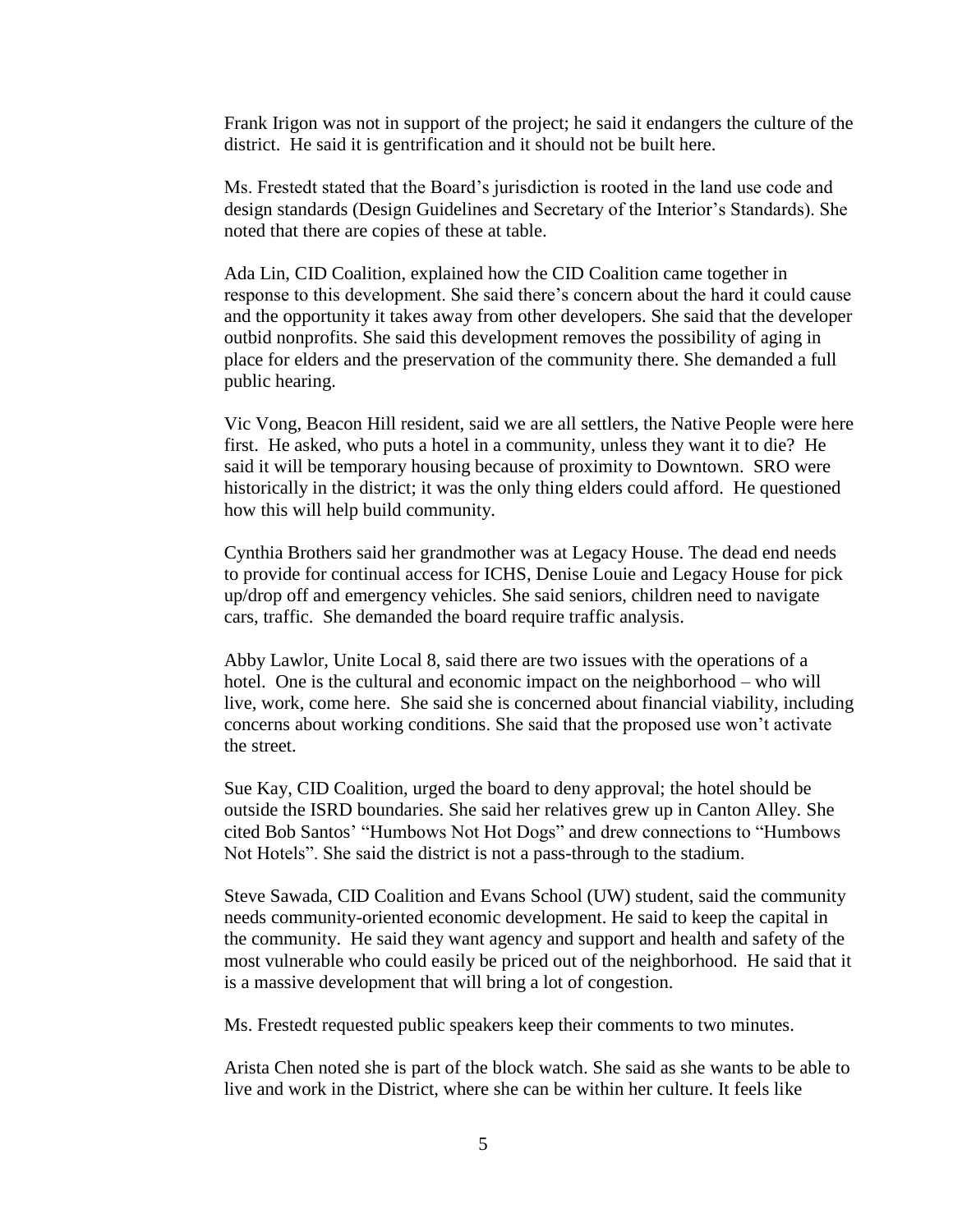coming home. She said the ISRD's job is to take care of the community; she cited Seattle Municipal Code 23.66.302 – Goals and Objectives. She said a hotel doesn't do these things. She said this could turn into a 'taste for the exotic'. She said they want Asian aesthetic but not Asian people. She said the community needs affordable housing for elders and the most vulnerable. She cited 23.66.324 and said the board has the power and discretion to deny the development of a project. She asked for a public hearing before the vote.

Michelle Wong, CID Coalition & Seattle University student, said if the hotel is built there will be lasting repercussions. She said it will reshape the community structure negatively just as what happened in San Francisco's Chinatown. She urged reconsideration of the project and to demand public hearing for further community input.

Michael Lanthier said this is gentrification. He said affordable housing is needed. He said they are seeing a decline in retail and many businesses are barely holding on. He requested a community-led study to review impacts.

Omari Tahir, Africatown, said he was the owner of the Black and Tan at 12<sup>th</sup> and Jackson. He said this hotel is not for Asian people. He said that acceptance of the hotel opens up the door to gentrification and gentrification is genocide.

Tyrone Brown, said he is chair of the Historic Central Arts and Cultural district and works for Seattle University. He said he is a neighbor and former resident of the CID. He said change is coming; this proposal is problematic. He voiced concerns about the developer and design team. He said the board will make a recommendation, but ultimately the Department of Neighborhoods Director, Kathy Nyland, will decide. He questioned what power the Board will have if it's a done deal. He asked the board members to take a stand with this property and it is time to say the buck stops here. He said they won't allow the flood gates to open and said to look to the Central Area. He said the ancestors are here speaking to you.

Josephs Lachman, President-elect Japanese-American Citizens League (JACL), said he is speaking as a Japanese-American individual. He said his family lived in Nihonmachi and doesn't want to see any more removed. He said that the Asian aesthetic is not literal window dressing to appease the community and is not acceptable. He said most community groups have not heard from the design team. He said to say no to this project. He said to talk to the community. Responsible development should benefit the community.

Jan Johnson, Panama Hotel, said she bought the Panama 35 years ago to save it for history and education. She said her hotel is full of Asian visitors from all over the world and she sends them to local restaurants. She said the hotel is a National treasure and it could have been a parking lot. She said the current economy in the district is not sustainable. She supports the project. She would like to see the project include a community meeting room.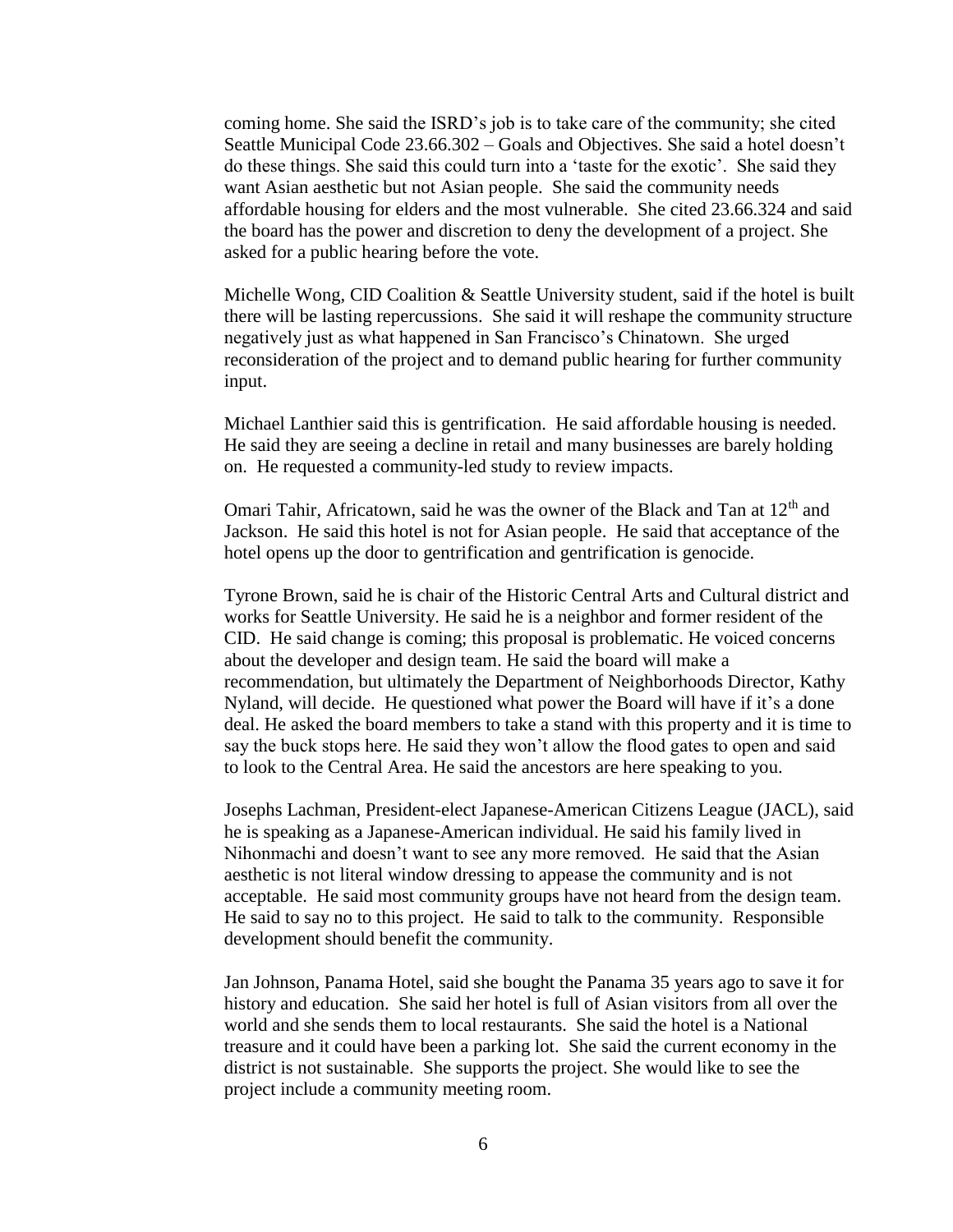Brien Chow, Chong Wa, expressed frustration about people calling the district the International District. There are three areas: Japantown, Chinatown and Little Saigon.

Yi Hui said it is disingenuous to have community organizations speaking for the community. She said she is an international student and comes to the neighborhood because it feels like home. She said restaurants are full of white people. She said they colonize spaces like they always do. She expressed concern about new residents, mostly white people, coming into the neighborhood that don't reflect its Asian-American roots. The hotel is not part of the community.

<https://humbowsnothotels.wordpress.com/> was cited by public speakers.

Board Discussion:

Mr. Martin noted that this is a briefing only and no action will be taken. He said they are asking questions to help shape the design going forward.

Mr. Legon-Talamoni asked about south façade setback. He said, as proposed, it is a missed opportunity to integrate pedestrian activity and community focus.

Mr. Walls said the building was pulled back where the drive aisles are. He said it is at the S. property line.

Hui Tian, Studio19, said the corner treatment is prominent to anchor the corner.

Mr. Martin asked them to talk about the relationship with cars at street end on S. Lane St.

Mr. Walls said they will have a check-in lane and drivers won't have to come out into the street again to access the underground parking. He indicated where trash pick-up will be and said they have consolidated curb cuts. He said they probably won't offer valet parking.

Mr. Martin asked how cars will queue.

Mr. Walls said there will be no queue – parking will be based on demand. There will be just a small conferencing center.

Mr. Martin asked if drop off spots could be used by buses for senior center.

Mr. Walls said the drop off zone will be only for the hotel but they could look into it.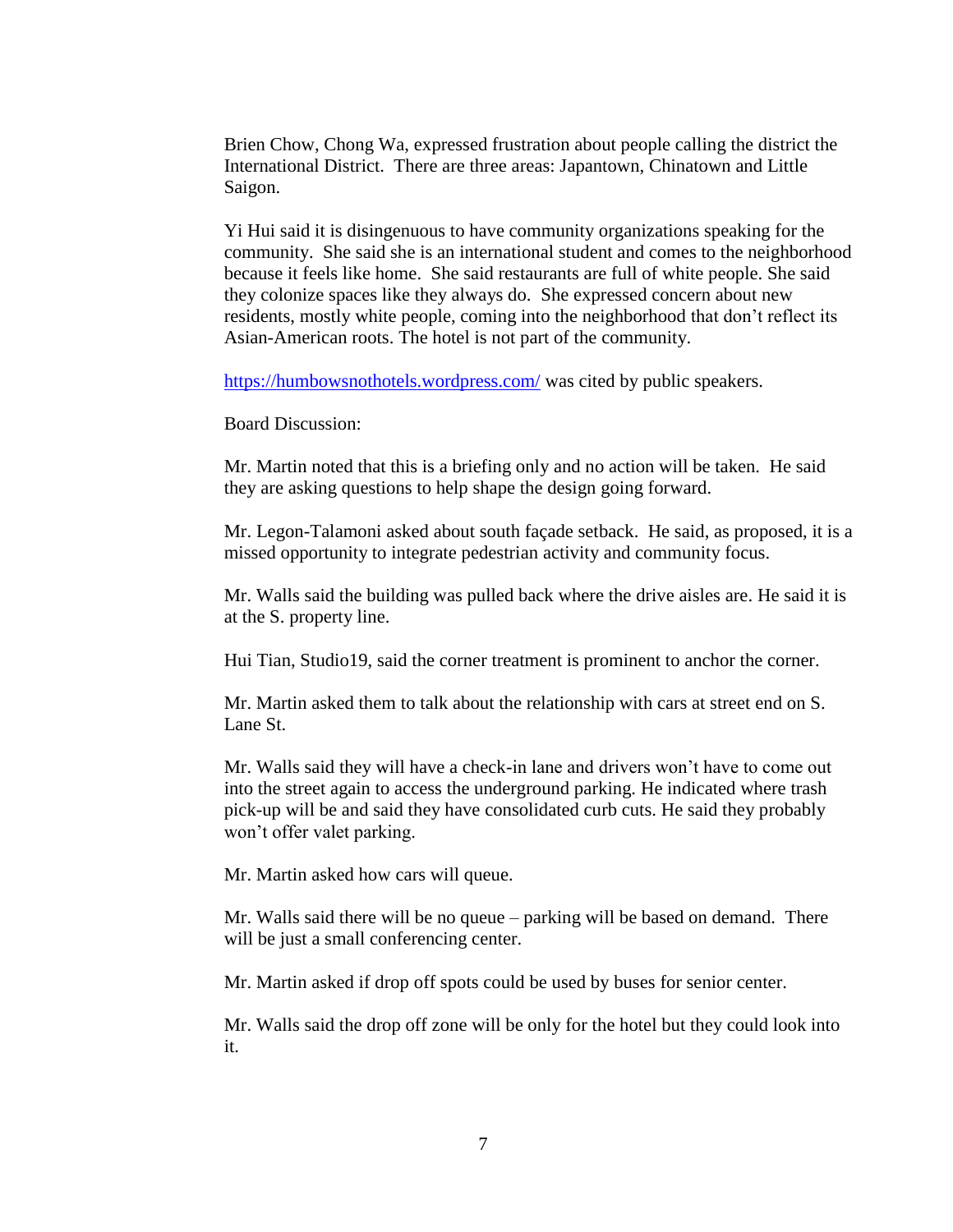Ms. Tran asked about restaurant use at street level. What is the customer demographic?

Ms. Tian said it will be a restaurant for the hotel to providing dining to their guests but it will be open to the public. She said there will be a bar. She said they have gotten feedback from the community that there is demand for a bar here.

Ms. Chan asked what they will do to connect with local restaurants.

Ms. Tian said the dining will not be their primary business but will be an amenity to guests. She said they won't be in direct competition with local restaurants.

Mr. Martin cited 23.66.304C and asked if they have a plan for small retail.

Ms. Tian said because of the nature of the hotel the restaurant will take up the whole space. She said she can talk to their client to see if there is an option to incorporate more.

Ms. Hsie expressed concern about the programing. It will be important to be creative. She noted how small business model was rethought at the Publix Hotel with interior pass throughs with small retail spaces. She noted the burger place on the ground floor that provided views into the kitchen to activate the street. She commented on the S. Lane parking and check in and curb cuts take up a lot of space and cited 23.66.342 – street level uses should be pedestrian oriented. She asked if check in can occur below grade or if the lobby can be on the 2nd level.

Mr. Martin said the residential lobby need not face outward and to replace that space with something that gets at the code's goals and objectives.

Ms. Hsie said to give consideration to inclusion of affordable housing.

Mr. Kim, Hotel Concepts, said they have not considered affordable housing. He commented on the lack of respect in some public comments and said he was ashamed of the racism being displayed by some of the young people giving comment.

There were heated comments by community-members opposed to the project. Ms. Frestedt attempted to restore order so the Board could provide feedback to the applicant.

Mr. Irigon said low-income, rather than affordable, is needed here.

Mr. Martin asked what level of affordability is planned.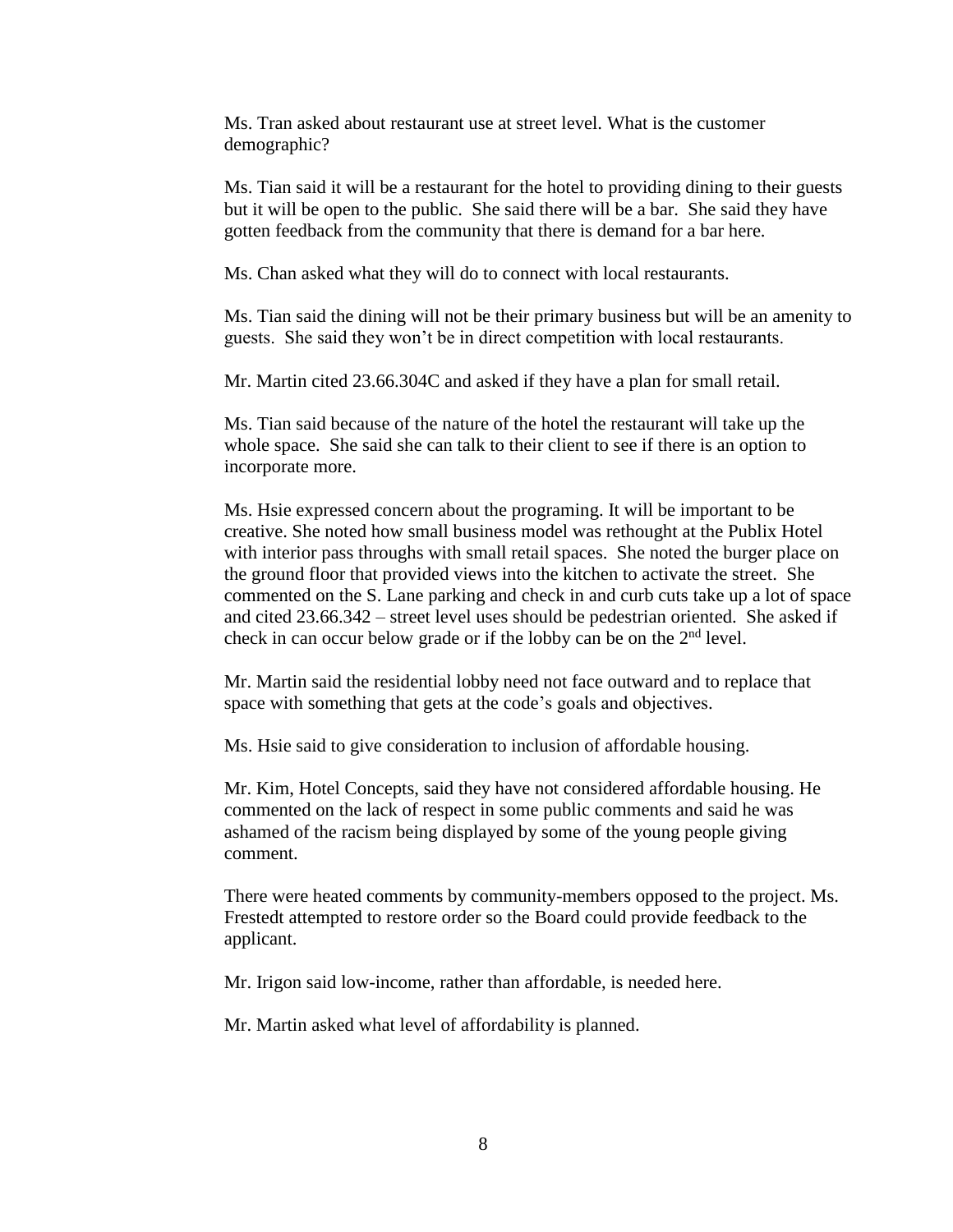Mr. Walls said the housing will be market rate.

Mr. Kim added that to get to affordable housing means building more housing.

Ms. Hsie said, as an architect, she appreciated the team taking time to respond to Board feedback. She said it will be helpful to provide an exhibit showing the massing of the zoning envelope of all buildings in the area were built to max. She said the board needs to understand scale in relation to future development. She said this is the first project of this scale. She said to break up the massing and noted the podium with recessed towers split.

Mr. Legon-Talamoni asked if the idea is that the hotel portion occurs within the brick massing?

Ms. Tian said yes.

Mr. Legon-Talamoni asked how they will represent darkness or shade of brick material.

Ms. Tian said that they studied the context of the site and there is lots of brick in the neighborhood. She said they have responded to the context at the lower level with brick with lighter materials – glass – to reduce the massing on the upper stories.

Ms. Hsie said the land use code favors earthen natural materials. Said that the scale of the brick at the bottom is the scale of existing brick buildings. She directed the applicants to look at how the area buildings are detailed, the texture of the cornice lines and how they transition from brick to what is above. She said it looks flat now. She said she would like to see options for how to express whole volume. She said the development is stepping into new territory and they need to come with a clear statement of what that is. She said this is the first building here that will be this tall. She said it looks "heavy" which adds to the bulk. She said to study window patterning and opacity and how does it enhance the district and add to the character. She said there is lots of glass in Downtown buildings.

Mr. Martin cited 23.66.336 A and C and reiterated the call for earthen colors and materials. He said to keep focus on the base and reduce the visual impact as you go up.

Ms. Hsie noted the preference for sympathetic use of colors as noted in 23.66.336. She said to provide color options and to look at color and its meaning. She suggested looking at a material that does not have to be painted.

Mr. Legon-Talamoni suggested a gesture toward the community on the ground floor. He said the way the hotel as represented looks "dominant and fortified". He said the explore breaking down the brick portion more. He said to add more transparency. He noted the lack of community amenities at the ground floor.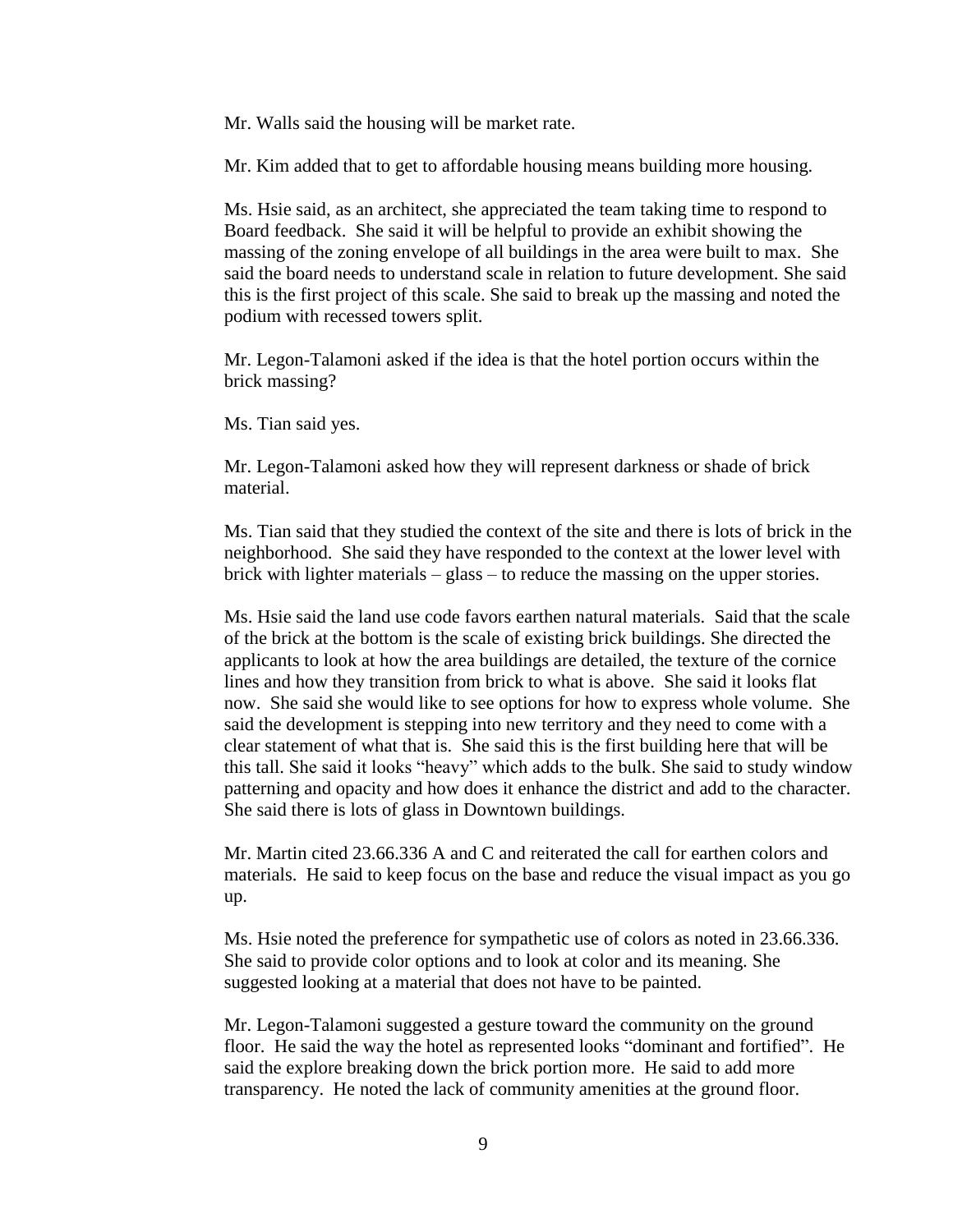Mr. Martin cited 23.66.328 B, noting that hotel is a preferred use above street level and said to explore uses at the ground floor.

Mr. Legon-Talamoni said the hotel dominates the use and asked if they have looked at other programming.

Ms. Tian said the top two floors are condo – the client and his family will live there.

Mr. Legon-Talamoni asked what kind of units are planned.

Mr. Walls said studio, one and two-bedroom.

Ms. Tran asked if they considered three to four bedrooms that would accommodate families.

Mr. Walls said they could look into that.

Mr. Martin said add more breaks in the north façade massing.

Ms. Tian said on the north façade there is a recess in the mid-section to provide an illusion of reduced massing. She said there is the option of adding balconies but they may increase perceived massing. She said they have balconies at the corners.

In response to a question from the Board, Ms. Tian went over shadow study findings and said they are to the north of Legacy Housing so shading is not a concern. She said they are to the north of elder care building (Kin On) as well. She said they are below the height limit.

Ms. Hsie reiterated the importance of understanding future massing. She said 3-D massing is needed for this and potential projects. She said she would like to see options that lighten the top up.

There was discussion about the overhang at the roof. It was recommended that they reduce the visual impact of the overhang.

Ms. Tian said that Asian architecture has a roof overhang and they too inspiration from Japan buildings and abstracted their interpretation.

Ms. Hsie said to provide context photos and depth. She asked if it will be an opaque overhang or a trellis and what the visual affect will be.

Mr. Legon-Talamoni said it looks like a cap is stuck on. He said the explore integrating the language throughout as opposed to a crown.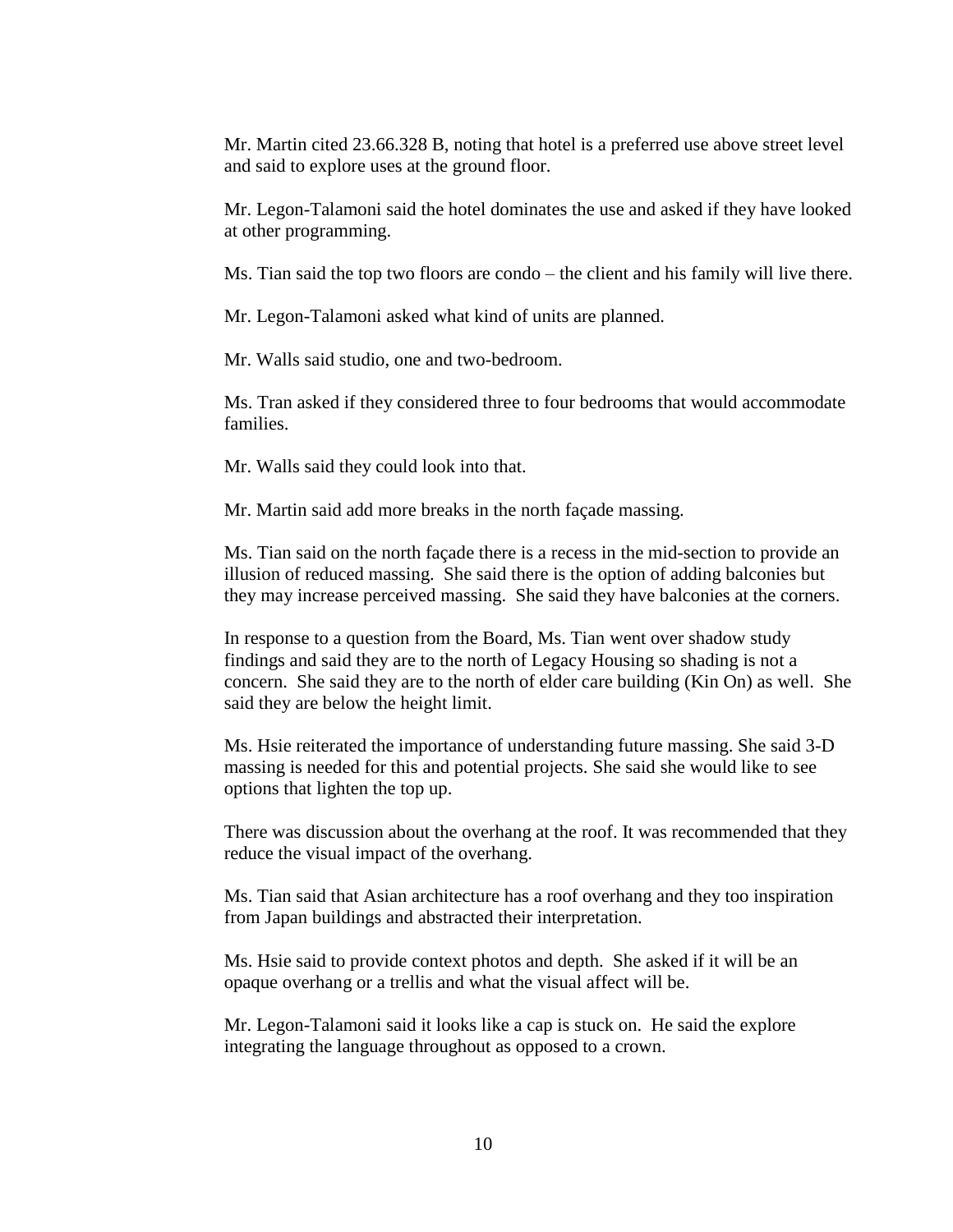Ms. Tian noted the pedestrian level experience and said the canopy at the lobby is inspired by windows of Asian architecture. She said there is a way to introduce Asian language with introduction of public art. She noted the visibility from the freeway and want to draw attention to the roof.

Mr. Martin said seeing the process would be helpful.

Ms. Tian said the site is outside the Asian Design Character District and said that sometimes Asian design is literal as in the case of the dragons but that here they want to be more abstract. She said they used brick because it is prevalent in the neighborhood. She said they injected red color in the windows with a metal insert to brighten up the dark brick material; she said they will show this at the next presentation. She said they drew windows from Asian architecture. She said a few patterns were summarized together to inject Asian architectural character at street level. She said this meeting covered bulk and massing and later they will explore options with community.

Mr. Martin said that bulk, mass and scale are reviewed at part of Preliminary Design; He wanted to learn more about the window pattern and asked the design team to provide more details about the influence they're drawing from. He said material and architectural detail will be reviewed later, as part of Final Design.

Mr. Legon-Talamoni asked if they had any workshops with the community about architectural character, a design charrette.

Ms. Tian said that next they will explore options with the community.

Ms. Hsie said the restaurant takes up a lot of storefront and said there are creative ways of making hotel uses friendlier. She said the curtain wall looks long and flat. She suggested finding ways to break it up to create more of a hierarchy.

Ms. Chan said to open up ground floor for more community-oriented opportunities.

Mr. Martin suggested more diversity of uses at street level.

Ms. Hsie said hotels are not preferred use at ground level and said there is too much hotel program there now. She suggested looking at ways to reprogram the carport to turn the paving into something else.

Ms. Tian said they will explore other opportunities.

Ms. Tran said to look at King Street green street, Little Saigon Street Concept, Health community, Maynard Avenue Greenway. She said that all had gone through extensive community engagement and to look at them to bring that into what is being done here. She said what they do should be friendly and welcoming to the community.